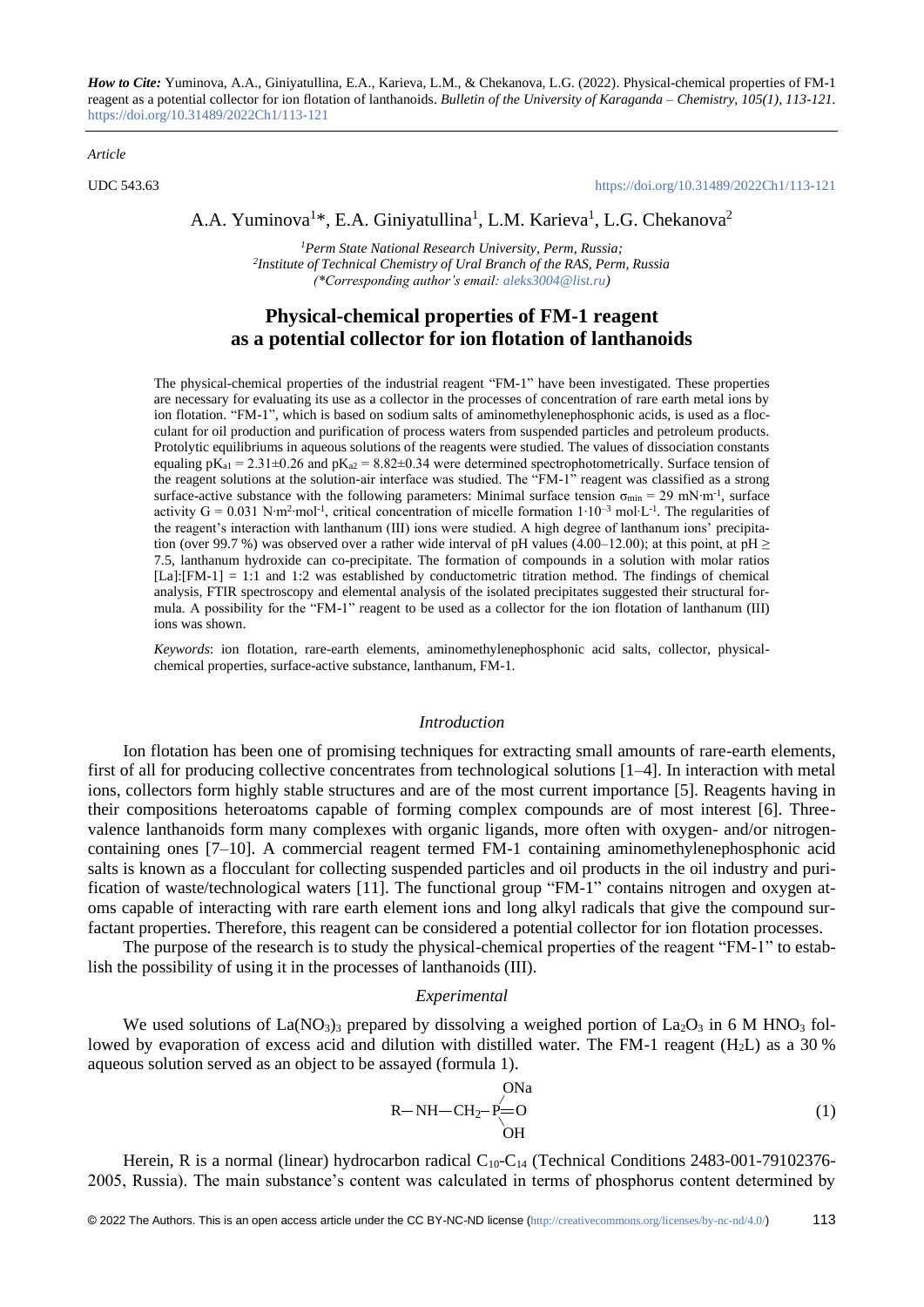atomic-emission spectroscopy with inductively coupled plasma model ICAP 6500 DUO (Thermo Fisher Scientific, USA).

Protolytic equilibriums in the reagent solutes were studied spectrophotometrically [12]. The values  $pK_{a1}$ and pK<sub>a2</sub> were calculated using the formulas below:<br> $\frac{A_{HL} - A_i}{A_{HL} - A_i}$ 

ted using the formulas below:  
\n
$$
pK_{a_1} = pH + \lg \frac{A_{H\!L} - A_i}{A_i - A_{H_2L}}
$$
;  $pK_{a_2} = pH + \lg \frac{A_{L^2} - A_i}{A_i - A_{H\!L}}$ , (2)

Here,  $pK_{a1}$  and  $pK_{a2}$  are negative logarithms of acidic dissociation constants for neutral and ionized forms of the reagent, respectively;  $A_{H_2L}$  is optical density of solution containing neutral form of the reagent;  $A_{HL}$  is optical density of solution containing ionized form of the reagent;  $A_L^2$  is optical density of solution containing doubly ionized form of the reagent; A<sup>i</sup> is optical density of solution at a certain pH value.

UV spectra were acquired on a SF-2000 spectrophotometer (OKB-Spectr, Russia), pH values were measured on a MultiTest IPL-01c ionometer with use of a combined electrode ESK-10603/7 (Russia).

To determine adsorption of FM-1 on the water-air boundary interphase, the drop count method and a stalagmometer ST-1 (Russia) were employed [13, 14]. The first measurement was taken with a background solution (distilled water), all the successive ones — with the reagent solutes under study, at progressively increasing concentration.

The interaction processes between FM-1 and La (III) ions were explored by the precipitation technique [15]. HCl or NaOH solutions were used for creating necessary pH values of working solutions. The content of micro-amounts of La (III) in solution after precipitation was determined by atomic-emission spectroscopy (Thermo ICAP 6500 DUO, USA), that of macro-amounts of La (III) — by direct complexometric titration (Mettler Toledo T70, Switzerland) with xylenol orange [16]. The composition of  $La$  — FM-1 compounds being formed in solution was determined by the molar-ratio method [12]. The preparative isolation of precipitates and their analysis were performed in accord with a known method [15]. A Vario EL cube CHNS analyzer (Elementar, Germany) was used to determine the content of elements in precipitates; a Vertex 80V spectrometer (Bruker, Germany) was used to register the FTIR spectra of samples (a suspension in vaseline oil). Molar ratios [La]: [FM-1] in solutions were ascertained by conductometric titration with use of a SEVEN MULTI S70-K conductometer (Mettler Toledo, Switzerland). The experimental procedure used to study ion flotation, along with a laboratory flotation cell, is described in [17].

We used the following reagents:  $La_2O_3$  (99,99 %, "TDM96", Russia); HNO<sub>3</sub> (chemically pure, 65 %, "RM Engineering", Russia); HCl (chemically pure, "Component-Reaktiv", Russia); NaOH (chemically pure, "Vekton", Russia).

#### *Results and Discussion*

Based on the structure, it can be assumed that "FM-1" is an amphoteric compound. The protolytic equilibria can be represented by the following scheme:

$$
R - NH_2^+ - CH_2^- \xrightarrow{P=O}^{O} \xrightarrow{K_{a_1}} R - NH - CH_2^- \xrightarrow{P=O}^{O} \xrightarrow{K_{a_2}} R - NH - CH_2^- \xrightarrow{O}^{O}^{O} \xrightarrow{O}
$$
\n
$$
H_2L HL^2
$$
\n(3)

The electronic absorption spectra of solutions differ with varying pH values, thereby corroborating availability of different forms of the reagent (Figure 1).

The dependence of the optical density of FM-1 solutions on pH values was studied to calculate the values of ionization constants (Figure 2). The curves display two S-shaped inflections: the first one at pH 1.92- 2.67, corresponding to dissociation of neutral form of FM-1 (H<sub>2</sub>L) (Figure 2a), the second one — at pH 8.4-9.3, corresponding to dissociation of HL form (Figure 2b).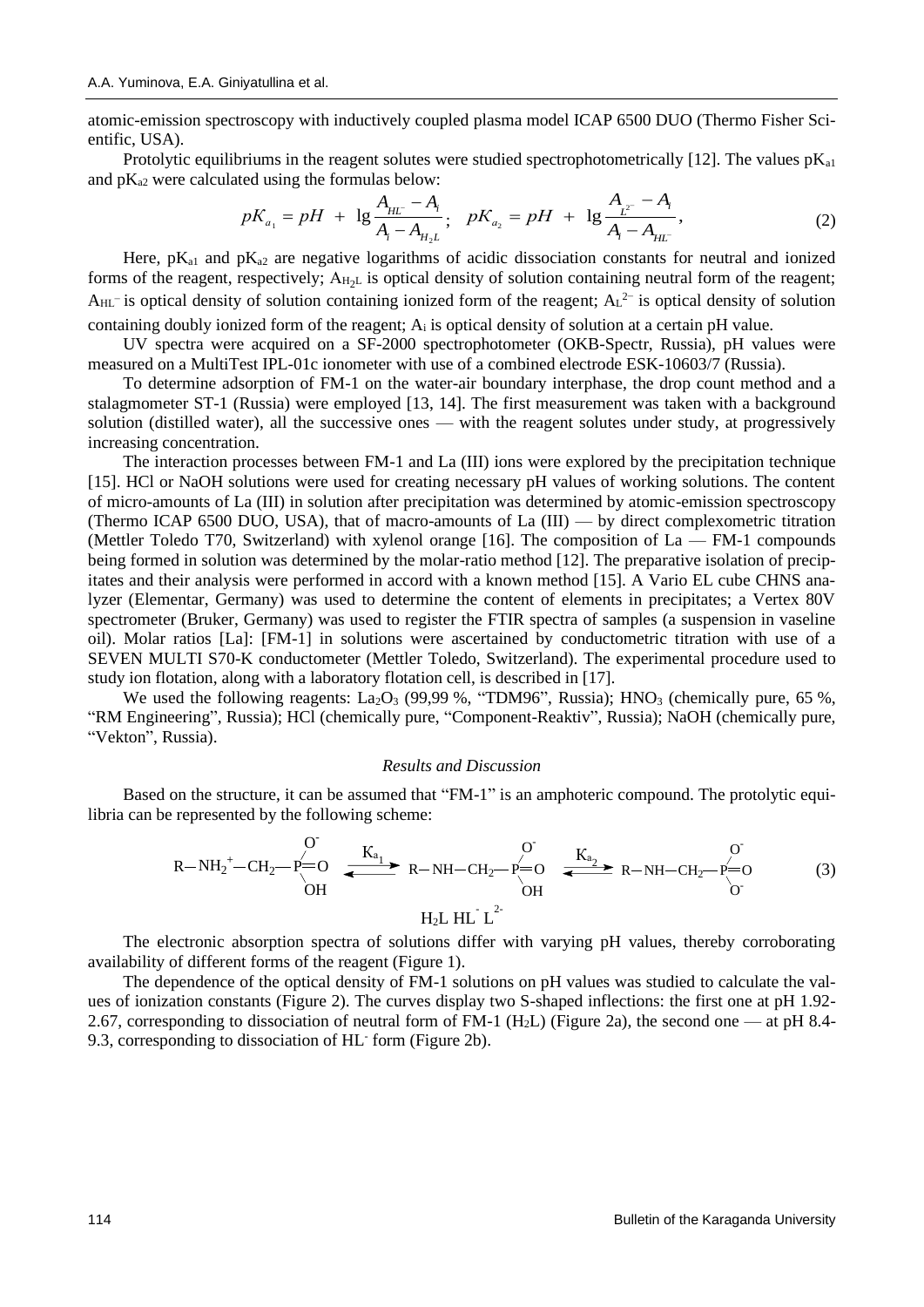

*1* — рН 2.64; *2* — рН 6.06; *3* — рН 8.08; *4* — рН 10.81 (with KOH and HCl solutions used)

Figure 1. Absorption spectra of FM-1 reagent in water vs pH values. C<sub>FM-1</sub> =  $1 \cdot 10^{-4}$  mol⋅L<sup>-1</sup>



 $l = 1.0$  cm;  $\lambda$ , nm = 184.9 (*a*) и 196.9 (*b*)

Figure 2. Optical density (A) of FM-1 in aqueous solutions vs pH values. C<sub>FM-1</sub> = 1⋅10<sup>-3</sup> mol⋅L<sup>-1</sup>;

The ionization constants' values calculated as per formulas (2) equaled:  $pK_{al} = 2.31 \pm 0.26$  and  $pK_{a2} =$ 8.82±0.34.

One of characteristics enabling a possibility for a compound to be employed as a flotation reagent is its ability to lessen surface tension on a liquid-gas boundary [13]. Figure 3 presents the surface tension isotherm of FM-1 solutes. With the reagent at concentrations from 5.0⋅10<sup>-5</sup> to 1.0⋅10<sup>-2</sup> added, surface tension lessens by a factor of 2-2.5 as compared with the background solution ( $\sigma_{min}$  of FM-1soluties equals 29 mN⋅m<sup>-1</sup>;  $\sigma_{H_2O}$ = 72.75 mN⋅m<sup>-1</sup> at 20 °C). The results obtained enable the reagent to be classified as a strong surface-active substance.

The findings derived from Figure 3 gave rise to the following results: the surface activity (G) of the reagent calculated as the tangent value of the slope angle of the tangent line to the surface tension isotherm at C →0 [14] equaled 0.031 N⋅m<sup>2</sup>⋅mol<sup>-1</sup>; the critical concentration of micelle formation equaled 1⋅10<sup>-3</sup> mol⋅L<sup>-1</sup>.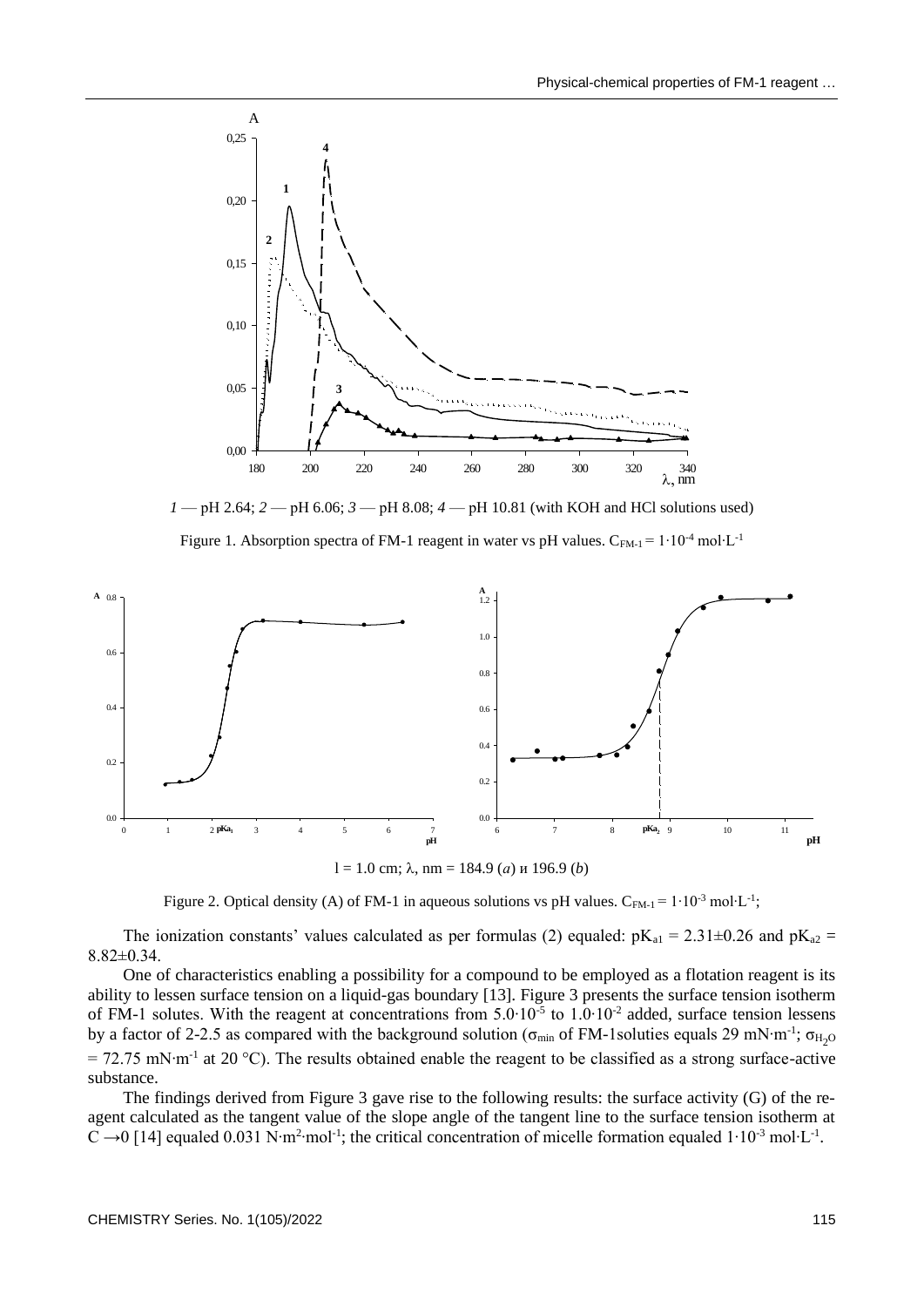

Figure 3. The surface tension isotherm of FM-1 solutions on liquid-gas boundary

Figure 4 shows the degree of precipitation (S, %) of La (III) ions with the reagent as dependent on the equilibrium pH value of solution.



Figure 4. The degree of precipitation (S, %) of La (III) ions with FM-1 vs pH values of solution

A high degree of lanthanum ions' precipitation (over 99.7 %) was observed over a rather wide interval of pH values (4.00–12.00). It should be noted, however, that at pH  $\geq$  7.5, lanthanum hydroxide can coprecipitate in solution [18]. Therefore, all the precipitation regularities were studied at  $pH = 4.77$ ; 5.70; 6.85 (acetate-ammonium buffer solutions were used).

By using the saturation method (Figure 5), the qualitative binding of  $La^{3+}$  ions was ascertained to occur already at ratio [La]:[FM-1] = 1:1. Within the interval mentioned above, the pH values of the medium do not markedly affect the degree of precipitation.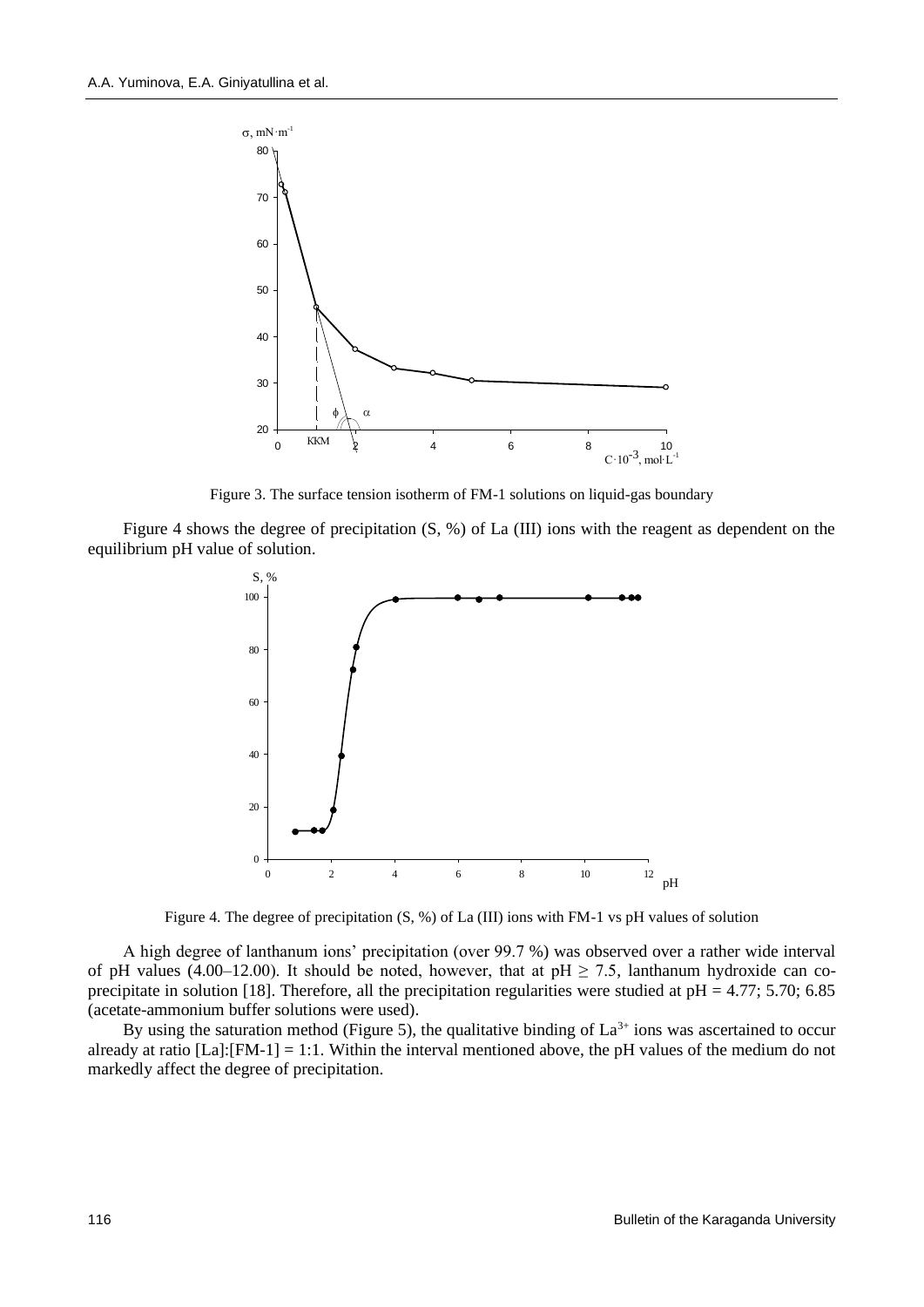

 $C_{\text{La(III)}} = 1 \cdot 10^{-3} \text{ mol} \cdot L^{-1}$ ; V<sub>(buffer)</sub> = 5.0 ml; V<sub>total</sub> = 25 ml; 1 — pH 4.77; 2 — pH 5.70; 3 — pH 6.85

Figure 5. The degree of extraction of La (III) ions vs concentration of FM-1

The conductometric titration method enabled the formation of compounds in solutions with molar ratios  $[La]:[FM-1] = 1:1$  and 1:2 to be established (Figure 6).



 $C_{\text{starting}}(FM-1) = C_{\text{starting}}(La(III)) = 1 \cdot 10^{-2} \text{ mol} \cdot L^{-1}; \ V_{\text{La(III)}} = 2.5 \text{ ml}; \ V_{\text{total}} = 60 \text{ ml}; \ [EtOH]: [H_2O] = 1:10^{-2} \text{ mol} \cdot L^{-1}; \ V_{\text{La(III)}} = 2.5 \text{ ml}; \ [EtOH]: [H_2O] = 1:10^{-2} \text{ mol} \cdot L^{-1}; \ V_{\text{La(III)}} = 2.5 \text{ ml}; \ [AtOH]: [H_2O] = 1:10^{-2} \text{ mol} \cdot L^{-1}; \ V_{$ 



The compounds with the ratios found were preparedly isolated. Elemental analysis of the compounds isolated at pH 5 is presented in Table 1. No sodium ions were detected in the samples after decomposition. The results of the analysis corroborated the ratio [metal]:[reagent] as equaling 1:1 for both compounds and were well in line with theoretical calculations.

Table 1

**Chemical analysis of the compounds isolated**

|                                                                                           | Molecular | Found, % |      |       | Calculated <sup>*</sup> .<br>$\%$ |      |       |  |
|-------------------------------------------------------------------------------------------|-----------|----------|------|-------|-----------------------------------|------|-------|--|
| Compounds                                                                                 | mass      |          |      | La    |                                   |      |       |  |
| $[La]:[FM-1]=1:1$                                                                         | 416       | 3.30     | 8.51 | 35.47 | 3.38                              | 7.45 | 33.41 |  |
| $[La]: [FM-1] = 1:2$                                                                      | 693       | 3.36     | 8.34 | 36.41 | 4.04                              | 8.95 | 20.06 |  |
| <i>Note</i> : <sup>*</sup> In terms of average molecular mass ( $R = C_{12}H_{25}^{-}$ ). |           |          |      |       |                                   |      |       |  |

CHEMISTRY Series. No. 1(105)/2022 117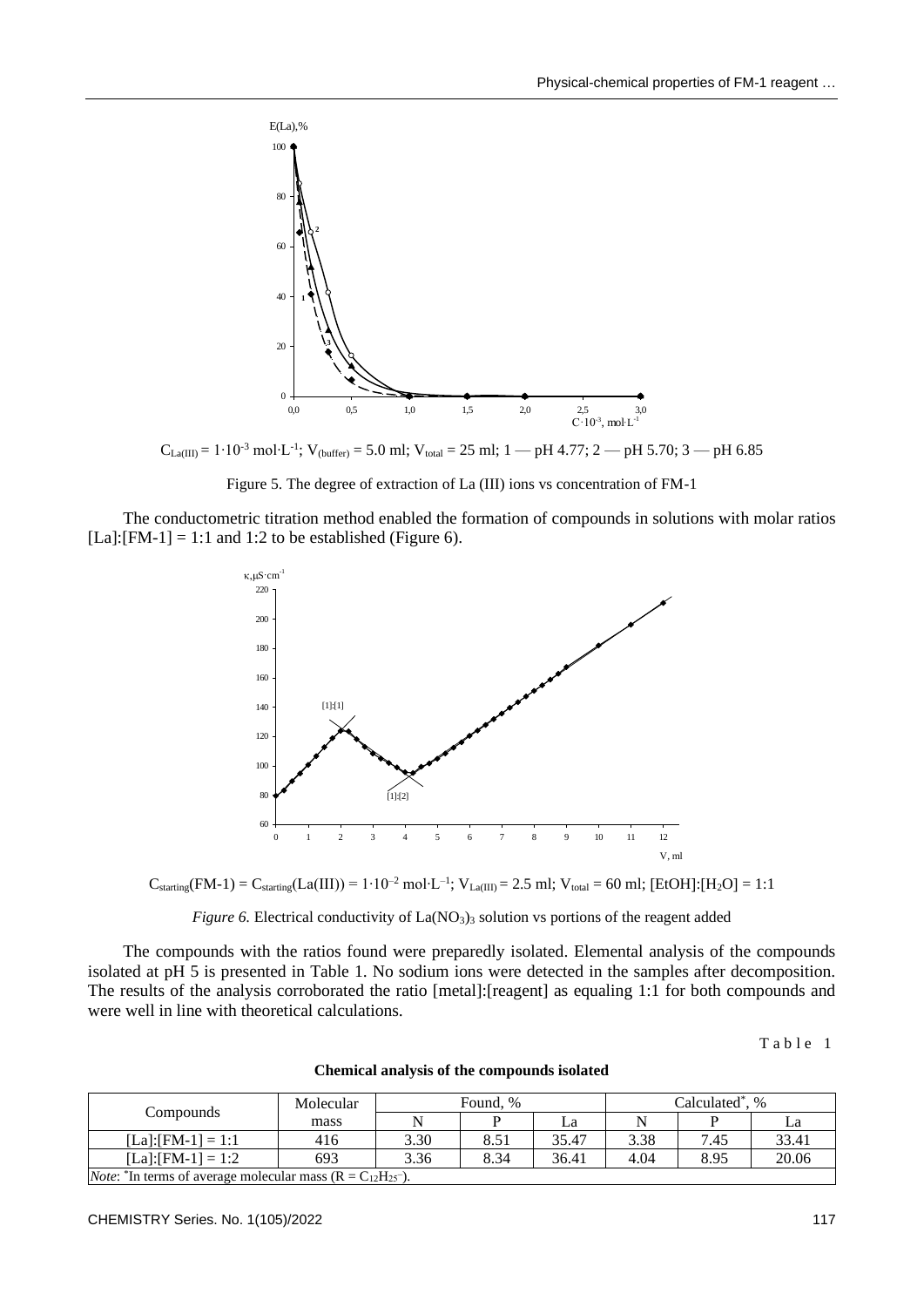The analyzed FTIR spectra of the compounds isolated also corroborated them as being identical. In the FTIR spectra of La – FM-1 compounds, P–OH absorption bands typical of the reagent in the range 2700–  $2550 \text{ cm}^{-1}$  are absent. The wide band appears in the La – FM-1 compounds in the region of 3500–3300 cm<sup>-1</sup>. It can be considered as a result of the superposition of bands of N–H valence vibrations and the formed new O–H bond (Figure 7) [19].





With the findings of elemental analysis and FTIR spectroscopy as an underlying basis, the following structural formula of the reagent can presumably be presented:

$$
R-NH-CH_2 \overset{O}{P} \underset{O}{\overset{O}{\sim}} La-OH
$$
\n(4)

Table 2 lists the findings of FM-1 investigated as a collector for the ion extraction of lanthanum.

Table 2

| Νջ |      | $C_{\text{remaining La}}$ mg·L <sup>-1</sup> | E. % |
|----|------|----------------------------------------------|------|
|    | 3.25 | 97.02                                        | 30.2 |
|    | 5.61 | 15.29                                        | 89   |
|    | 8 78 | 16.26                                        |      |

**Ion flotation of La (III) with FM-1 reagent;**   $C_{\text{La(III)}} = 1 \cdot 10^{-3} \text{ mol} \cdot \text{L}^{-1}$ ;  $C_{\text{R}} = 1 \cdot 10^{-3} \text{ mol} \cdot \text{L}^{-1}$ ; flotation duration 5 minutes

#### *Conclusions*

Based on the research results of the reagent "FM-1" properties, it can be recommended as a collector in the processes of rare earth elements ion flotation. The FM-1 reagent was evinced to be an amphoteric compound (pKa<sub>1</sub> = 2,31 $\pm$ 0,26; pKa<sub>2</sub> = 8,82 $\pm$ 0,34) and was classified as a strong surface-active substance (with the reagent at concentrations from  $5.0 \cdot 10^{-5}$  to  $1.0 \cdot 10^{-2}$  added, surface tension lessens by a factor of 2–2.5 as compared with the background solution). Strong surface-active properties enable the "FM-1" compound to be employed in ion flotation procedures with no additional foaming agents added. In conjoint presence with lanthanum (III) ions in a solution, the reagent forms hardly-soluble compounds over a rather wide interval of pH values (4.00–12.00). The formation of compounds with molar ratios  $[La]:[FM-1] = 1:1$  and 1:2 was established in a solution (рН 4,8–6,8). The findings of chemical analysis, FTIR spectroscopy and elemental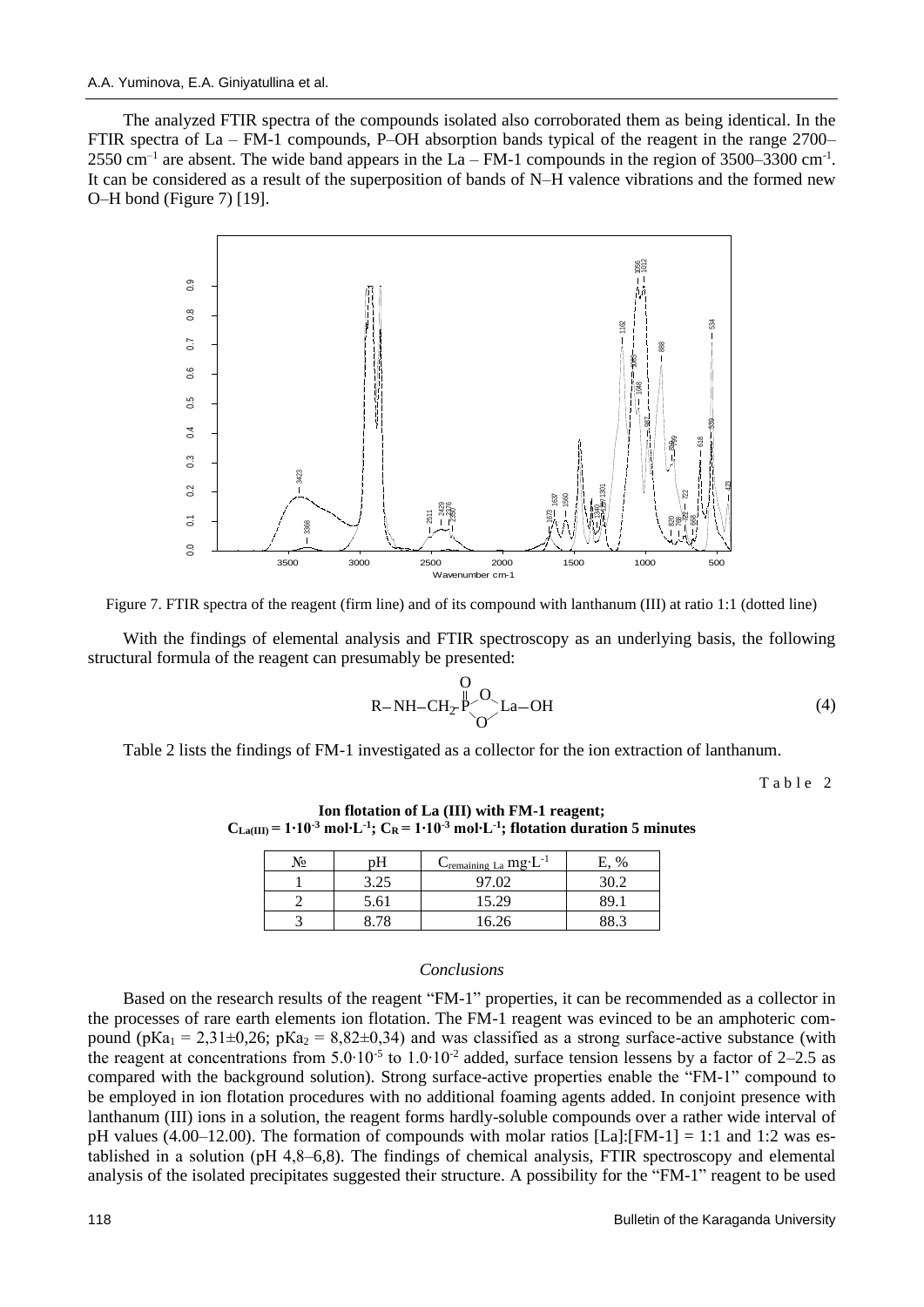as a collector for the ion flotation of lanthanum (III) ions was shown, with a maximal degree of extraction equaling 89.1 % (C<sub>remaining</sub> = 15.29 mg/l at pH 5.61, [La]:[R] = 1:1).

## *Acknowledgments*

This work was partially financed under the State Contract Order No. AAAA-A18-118032790022-7. The authors acknowledge Chemical company "Technology – Ural" for specimens of "FM-1".

#### References

1 Чиркст Д.Э. Ионная флотация редкоземельных металлов с додецилсульфатом натрия / Д.Э. Чиркст, О.Л. Лобачева, Н.В. Джевага // Журн. прикл. хим. — 2011. — Т. 84, № 9. — С. 1424–1430.

2 Lobacheva, O.L., Dzhevaga, N.V., & Danilov A.S. (2016). The method of removal yttrium (III) and ytterbium (III) from dilute aqueous solutions. Journal of Ecological Engineering, 17(2), 38-42.

3 Shetty, S., Ponnurangam, S., & Chernyshova I.V. (2020). Foam flotation of rare earth elements by conventional and green surfactants. Minerals Engineering, 158, 106585.

4 Abaka-Wood, G.B., Zanin, M., Addai-Mensah, J., & Skinner, W. (2019). Recovery of rare earth elements minerals from iron oxide–silicate rich tailings — Part 2: Froth flotation separation. Minerals Engineering, 142, 105888.

5 Радушев А.В. Реагенты для ионной флотации цветных металлов / А.В. Радушев, Л.Г. Чеканова, Г.В. Чернова // Цветные металлы. — 2005. — № 7. — С. 34–39.

6 Marion, C., Li, R.H., & Waters K.E. (2020). A review of reagents applied to rare-earth mineral flotation. Advances in Colloid and Interface Science, 279, 102142.

7 Мартыненко Л.И. Особенности комплексообразования редкоземельных элементов (III) / Л.И. Мартыненко // Успехи химии. — 1991. — Т. 60, № 9. — С. 1969–1998.

8 Belova, V.V., Tsareva, Y.V., Zakhodyaeva, Y.A., Ivanov, V.K., & Voshkin A.A. (2021). Solvent extraction of lanthanides (III) in the presence of the acetate ion acting as a complexing agent using mixtures of cyanex 272 and caprylic acid in hexane. Processes, 9(12), 2222.

9 Radushev A. V. α-Branched tertiary carboxylic acid hydrazides as extractants of rare-earth metal ions from sulfate media / A.V. Radushev, V.A. Nikitina, T.D. Batueva // Russian Journal of Applied Chemistry, 2021. — Vol. 94, No. 5. — P. 595–600.

10 Healy, M.R., Ivanov, A.S., Karslyan, Y., Bryantsev, V.S., Moyer, B.A., & Jansone-Popova S. (2019). Efficient separation of light lanthanides(III) by using bis‐lactam phenanthroline ligands. Chemistry A European Journal, 25(25), 6326-6331.

11 Евразийский патент № 014001. Способ воздействия на нефтяной пласт / А.Г. Тэслер, С.Н. Кайдалов, И.А. Перминов, И.В. Бармин, С.Е. Ильясов, Л.В. Закшевская и др. // Опубл. 2010.

12 Бернштейн И.Я. Спектрофотометрический анализ в органической химии / И.Я. Бернштейн, Ю.Л. Каминский. — Л.: Химия, 1975. — 232 с.

13 Фролов В.И. Методы определения поверхностного натяжения / В.И. Фролов, Д.Ю. Митюк, Р.Е. Твердый. — М.: РГУ нефти и газа им. И.М. Губкина, 2013. — 48 с.

14 Ланге К.Р. Поверхностно-активные вещества: синтез, свойства, анализ, применение; пер. с англ. / К.Р. Ланге. — СПб.: Профессия, 2004. — 240 с.

15 Chekanova, L.G., Manylova, K.O., Pavlov, P.T., Baigacheva, E.V. & Tiunova T.G. (2015). Complexation of ethyl 2 aryl(alkyl)sulfonylamino-4,5,6,7-tetrahydrobenzo[b]thiophene-3-carboxylates with nonferrous metal ions. Russian Journal of Inorganic Chemistry, 60(4), 531–535.

16 Шварценбах Г. Комплексонометрическое титрование / Г. Шварценбах, Г. Флашка. — М.: Химия, 1970. — 360 с.

17 Чеканова Л.Г. N, N-Диалкилгидразиды как потенциальные реагенты для ионной флотации меди (II) / Л.Г. Чеканова, Е.В. Байгачева, А.В. Радушев, Т.Д. Батуева // Химическая технология. — 2008. — Т. 9, № .9. — С. 476–480.

18 Химия и технология редких и рассеянных элементов. Ч. 2 / под ред. К.А. Большакова. — М.: Высш. шк., 1976. — 360 с.

19 Тарасевич Б.Н. ИК спектры основных классов органических соединений / Б.Н. Тарасевич. — М.: МГУ, 2012. — 55 с.

# А.А. Юминова, Е.А. Гиниятуллина, Л.М. Кариева, Л.Г. Чеканова

# **Лантаноидтардың иондық флотациясы үшін потенциалды жинақтаушы – «ФМ-1» реагентінің физика-химиялық қасиеттері**

«ФМ-1» өнеркәсіптік реагентінің иондық флотация әдісімен сирекжер металл иондарын концентрлеу процестерінде жинақтаушы ретінде пайдалануды бағалау үшін қажетті физика-химиялық қасиеттері зерттелді. Негізі аминдіметиленфосфон қышқылдарының натрий тұздары болатын «ФМ-1» мұнай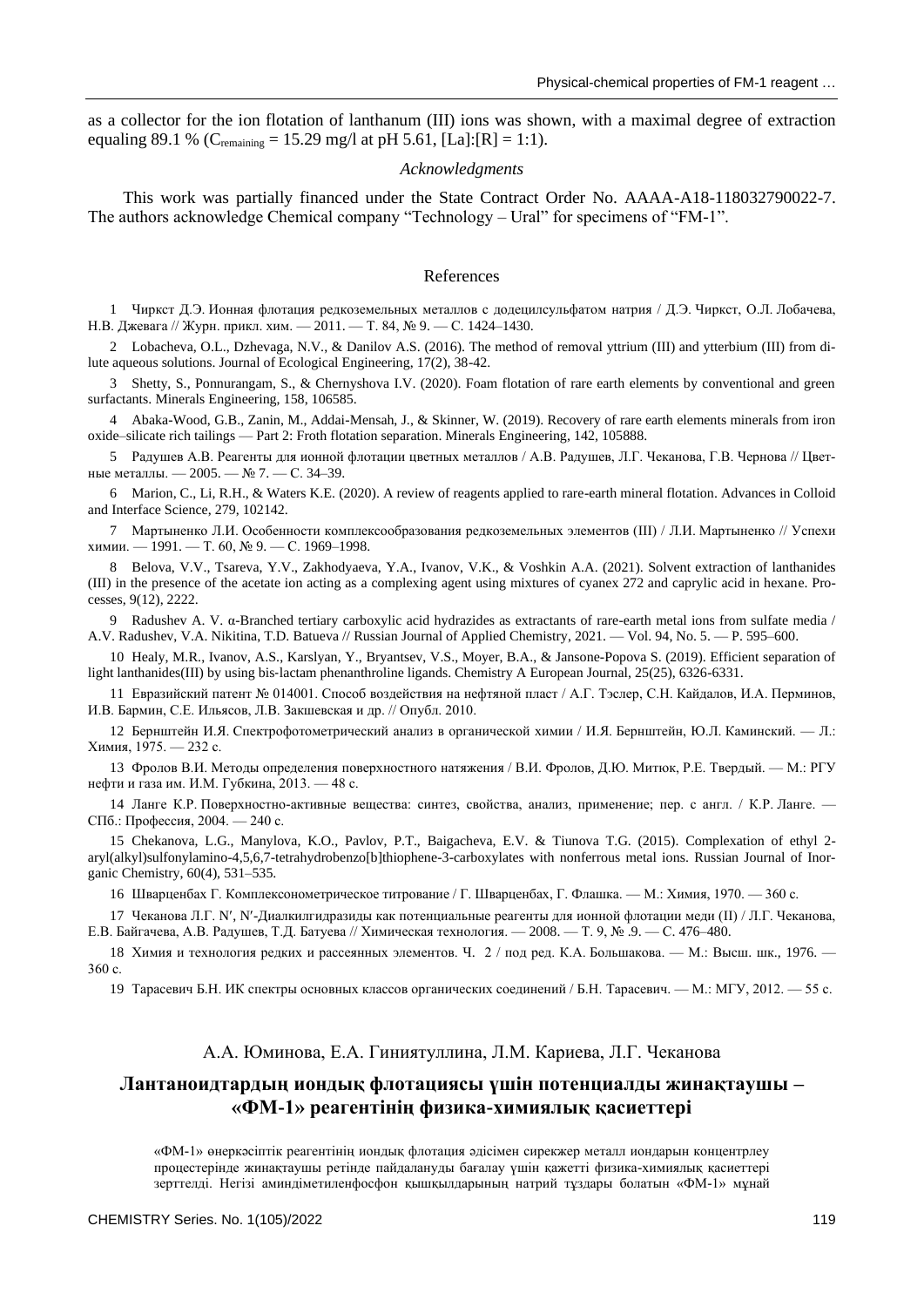өндіру және технологиялық суларды қалқыма бөлшектер мен мұнай өнімдерінен тазарту үшін флокулянт ретінде қолданылады. Реагенттің сулы ерітінділеріндегі протолиттік тепе-теңдігі зерттелді. Диссоциация тұрақтыларының мәндері спектрофотометриялық әдіспен анықталды: р $Ka_1 = 2,31 \pm 0,26$ және pKa<sup>2</sup> = 8,82±0,34. Ерітінді-ауа шекарасындағы реагент ерітінділерінің беттік керілуі анықталған. «ФМ-1» күшті беттік белсенді заттар класына жататыны дәлелденген. Ерітінділердің беттік керілуінің минималды мәні (о $_{\text{MHH}}$ .) 29,0 мН/м құрады; беттік белсенділігі (G) — 0,031 Н∙м<sup>2</sup>/моль, мицеллалардың шекті концентрациясы (МШК) — 1∙10-3 моль/л шамасына тең болды. «ФМ-1» реагентінің лантан (III) иондарымен әрекеттесу заңдылықтары зерттелді. «ФМ-1» лантан (III) иондарымен өзара әрекеттесу заңдылықтары зерттелді. La (III) иондарының реагентпен тұндырылуының жоғары деңгейі (99,7 % дан астам) РН мәндерінің жеткілікті кең диапазонында байқалады-4,0-ден 12,0-ге дейін (рН $\geq$  7,5 кезінде лантан гидроксидінің тұндырылуы мүмкін). Кондуктометриялық титрлеу (рН 4,8–6,8) әдісі молярлық қатынасы бар ерітіндіде қосылыстардың түзілуін анықтады [La(III)]:[R] = 1:1 және 1:2. Химиялық талдау, ИҚ-спектроскопия және бөлінген шөгінділерді элементтік талдау деректері негізінде олардың құрылымдық формуласы ұсынылды. «ФМ-1» реагентін лантанның (III) иондық флотациясы үшін жинақтаушы ретінде пайдалану мүмкіндігі көрсетілген.

*Кілт сөздер:* иондық флотация, сирекжер элементтері, аминдімиметиленфосфон қышқылдары, жинақтаушы, физика-химиялық қасиеттері, беттік белсенді заттар, лантан, ФМ-1.

## А.А. Юминова, Е.А. Гиниятуллина, Л.М. Кариева, Л.Г. Чеканова

# **Физико-химические свойства реагента «ФМ-1» потенциального собирателя для ионной флотации лантаноидов**

Исследованы физико-химические свойства промышленного реагента «ФМ-1», необходимые для оценки его применения в качестве собирателя в процессах концентрирования ионов редкоземельных металлов методом ионной флотации. «ФМ-1», основу которого составляют натриевые соли аминометиленфосфоновых кислот, применяется в качестве флокулянта для нефтедобычи и очистки технологических вод от взвешенных частиц и нефтепродуктов. Изучены протолитические равновесия в водных растворах реагента. Спектрофотометрическим методом определены значения констант диссоциации:  $pK_{a1} = 2,31 \pm 0,26$  и  $pK_{a2} = 8,82 \pm 0,34$ . Изучено поверхностное натяжение растворов реагента на границе раствор-воздух. Установлено, что «ФМ-1» относится к классу сильных ПАВ. Минимальное значение поверхностного натяжения (σмин.) растворов составило 29,0 мН/м; поверхностная активность (G) — 0,031 Н·м<sup>2</sup>/моль, критическая концентрация мицеллообразования (ККМ) — 1⋅10<sup>-3</sup> моль/л. Исследованы закономерности взаимодействия «ФМ-1» с ионами лантана (III). Найдено, что высокая степень осаждения ионов La (III) реагентом (более 99,7 %) наблюдается в достаточно широком диапазоне значений pH — от 4,0 до 12,0 (при рН **≥** 7,5 возможно соосаждение гидроксида лантана). Методом кондуктометрического титрования (рН 4,8–6,8) установлено образование соединений в растворе с молярными соотношениями [La(III)]: $[R] = 1:1$  и 1:2. На основании данных химического анализа, ИКспектроскопии и элементного анализа выделенных осадков, предложена их структурная формула. Показана возможность применения реагента «ФМ-1» в качестве собирателя для ионной флотации лантана (III).

*Ключевые слова:* ионная флотация, редкоземельные элементы, аминометиленфосфоновые кислоты, собиратель, физико-химические свойства, поверхностно-активное вещество, лантан, ФМ-1.

#### References

1 Chirkst, D.E., Lobacheva, O.L, & Dzhevaga, N.V. (2011). Ionnaia flotatsiia redkozemelnykh metallov s dodetsilsulfatom natriia [\[Ion flotation of rare-earth metals with sodium dodecyl sulfate\]](https://elibrary.ru/item.asp?id=18012639). *Zhurnal prikladnoi khimii — [Russian Journal of Applied Chem](https://elibrary.ru/contents.asp?id=33755429)[istry,](https://elibrary.ru/contents.asp?id=33755429) 84, 9,* 1424–1430 [in Russian].

2 Lobacheva, O.L., Dzhevaga, N.V., & Danilov, A.S. (2016). The method of removal yttrium (III) and ytterbium (III) from dilute aqueous solutions. *Russian Journal of Ecological Engineering, 17*(2), 38–42.

3 Shetty, S., Ponnurangam, S., & Chernyshova I.V. (2020). Foam flotation of rare earth elements by conventional and green surfactants. *Minerals Engineering, 158*. 106585.

4 Abaka-Wood, G.B., Zanin, M., Addai-Mensah, J., & Skinner, W. (2019). Recovery of rare earth elements minerals from iron oxide–silicate rich tailings — Part 2: Froth flotation separation. *Minerals Engineering, 142*, 105888.

5 Radushev, A.V., Chekanova, L.G., & Chernova, G.V. (2005). Reagenty dlia ionnoi flotatsii tsvetnykh metallov [Reagents for ion flotation of non-ferrous metals]. *Tsvetnye metally — Russian Journal "Non-Ferrous Metals", 7,* 34–39 [in Russian].

6 Marion, C., Li, R.H., & Waters K.E. (2020). A review of reagents applied to rare-earth mineral flotation. *Advances in Colloid and Interface Science, 279,* 102142.